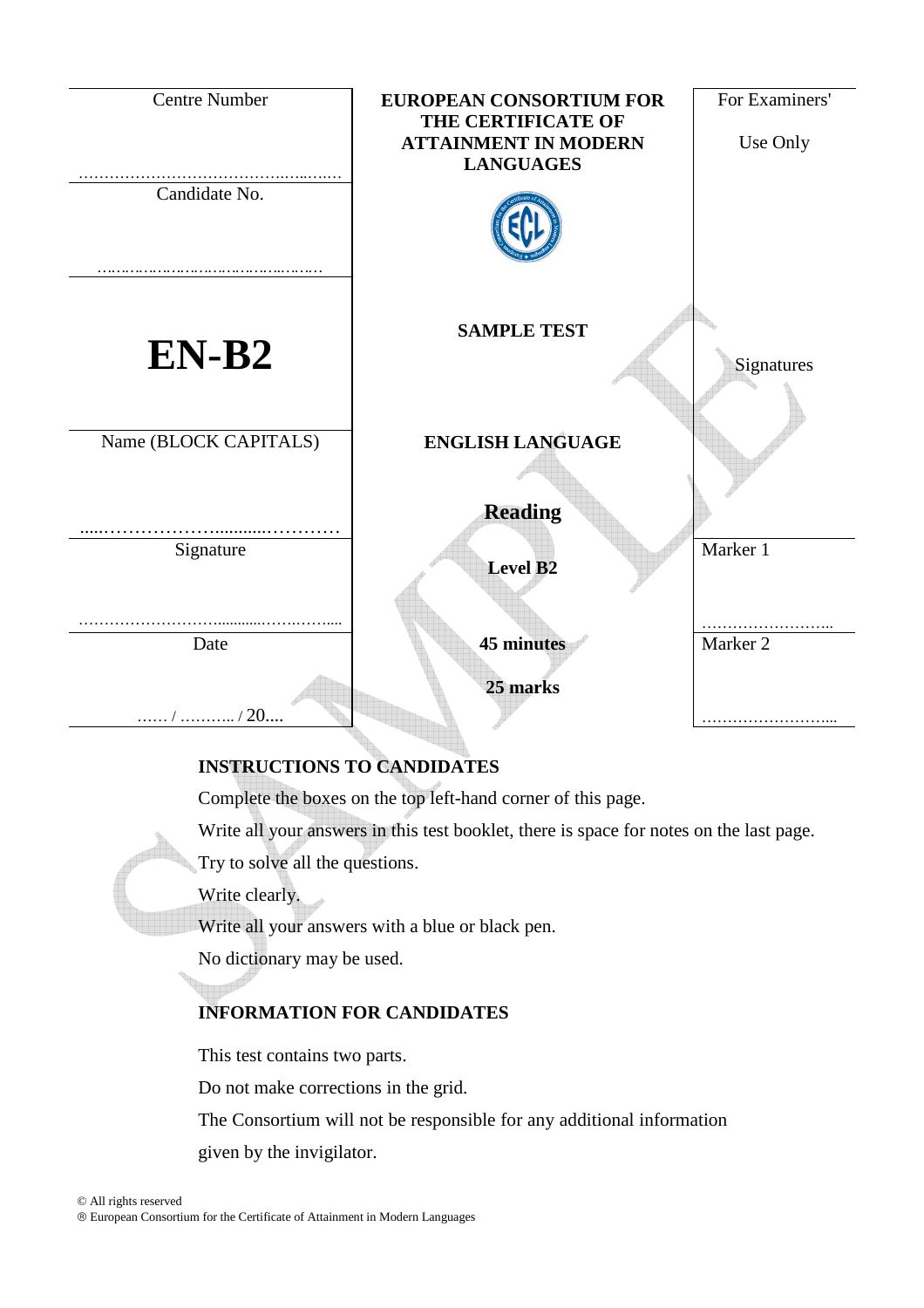# **Reading Part One**

*You are going to read a brochure about weddings but some parts of the text are missing. Find the right part to each blank space (10). There are more possible parts given than you need. Give your answers in the grid below.* 

*There is an example already done for you.* 

## **Weddings abroad**

 $\rightarrow$ 

The average wedding in Britain costs £21,000, so **0** that this year more couples than ever are choosing a foreign setting for their big day, and saving thousands of pounds in the process.

#### **Taormina**, **Sicily, Italy**

The cobbled streets of the pretty seaside resort of Taormina offer a classically Mediterranean background to a wedding, **1** taking place at the town hall - a historic palazzo in the centre of the old town. After the ceremony, a reception can be held at the Casa Turchetti guest house, 2 on the roof terrace, which boasts amazing views towards Mount Etna.

A week at Casa Turchetti costs from £2,478 per couple, including ceremony, interpreter, documents, flights and transfers. Anything else - reception, flowers, photographer – is extra.

#### **Schönbrunn Palace, Vienna, Austria**

**3** to glamour and grandeur, the Schönbrunn Palace takes some beating. Built in the mid-17th century as a summer residence for the Austrian imperial family, the palace is one of Vienna's most famous sights. Wedding ceremonies take place in one of the private rooms of the former Empress Sisi, which have access to **4** - the perfect spot for a post-ceremony champagne reception.

A three-night stay at Hotel Bristol in Vienna costs from £787 per person including flights, and the ceremony at the palace costs an additional £2,658 per couple, including limo transfer from your hotel. The registrar's fee, payable locally on arrival, is about  $\epsilon$ 650.

#### **Masai Mara, Kenya**

**5** lions, giraffes and wildebeest as witnesses at your wedding, then the Mara Camp may be the perfect location. Situated on the banks of the Talek River, the camp is luxurious with an elevated game-viewing platform and swimming pool and 30 elegant tents with four-poster beds and modern en suite bathrooms.

A week in Kenya, combining the Mara with the exotic island of Lamu, costs from £2,429 per person. The standard **6 costs an additional £980, including all formalities and a decorated wedding** location. **The Company of Section** 

#### **Banff, Canada**

If it's a mountain setting you're after, head to the Canadian Rockies, 7 your vows in the beautiful wilderness of Banff National Park. It is open year round and you can choose from several outdoor locations all of which will make for a dramatic place to tie the knot.

A week at the Fox Hotel & Suites in Banff, room-only, costs from £1,304 per person including flights. 8 **8 a** wedding package from £1,108 per couple, including location permit, marriage licence and certificate.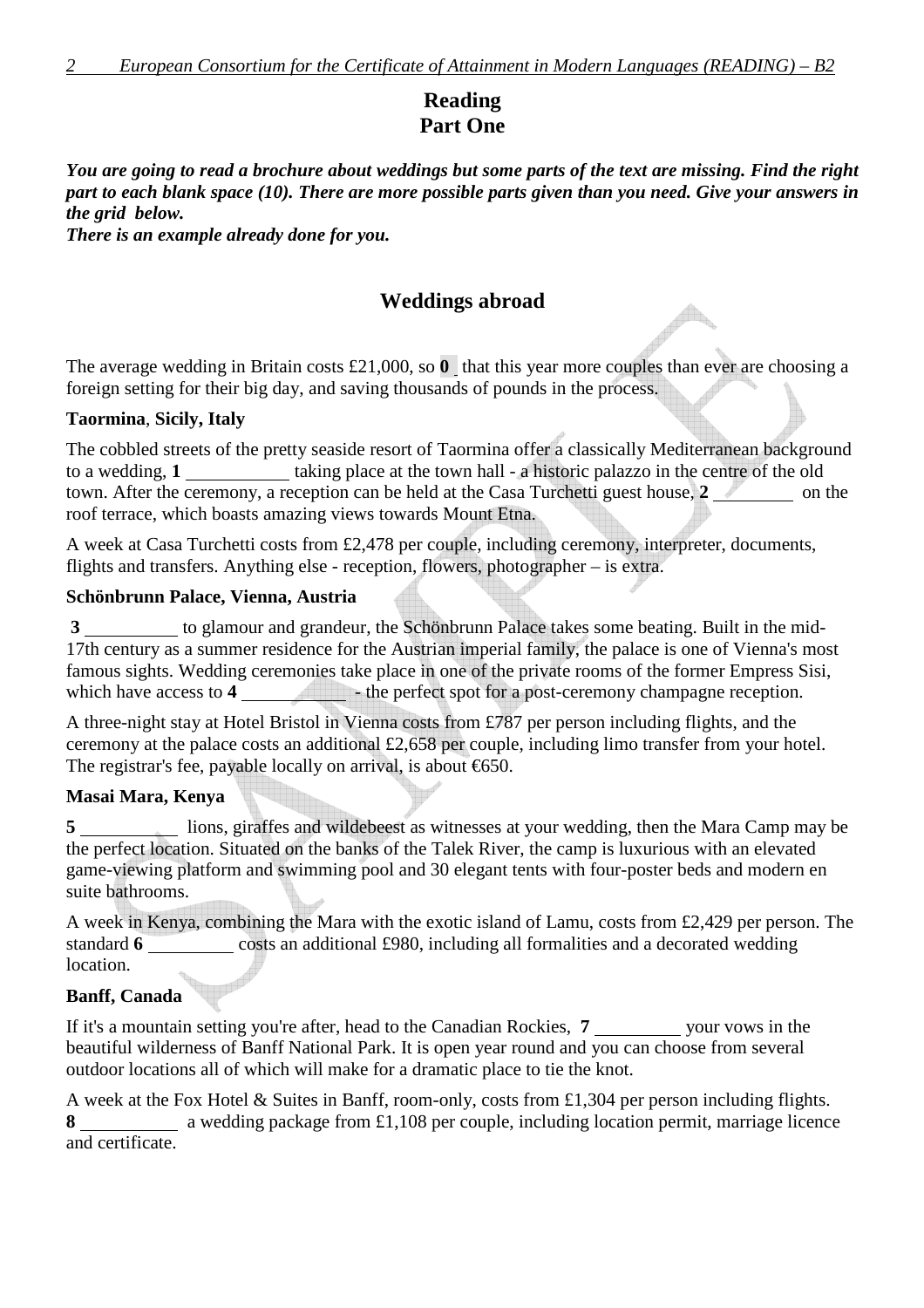#### **The Cook Islands, South Pacific**

If you're thinking of heading to a tropical idyll for your wedding, the Cook Islands offer something really different. Tie the knot on the unspoilt island of Rarotonga, and the ceremony will take place against a view of high mountain peaks scattered with lush rainforest. The island is 9 **encircled** by a reef, creating a lagoon and stunning beaches. Balmy temperatures mean it is perfect for a wedding at any time of the year, and the ceremony can take place on the beach, in a church or in a garden setting.

A 12-night stay at the Takitumu Villas costs from £2,054 per person, including flights, flowers and formalities, a bottle of champagne and **10** .

#### Possible missing parts:

- A. where you can say
- B. when it comes
- C. with the ceremony
- D. the best season
- E. the company offers
- F. the grand park
- G. almost completely
- H. having finished
- I. it's no surprise
- J. if you want
- K. a wedding co-ordinator
- L. wedding package
- M. starting with champagne

### **DO NOT MAKE CORRECTIONS IN THE GRID.**

| $\mathbf{M}$ 1. |  |  |  |  |  |
|-----------------|--|--|--|--|--|

Marking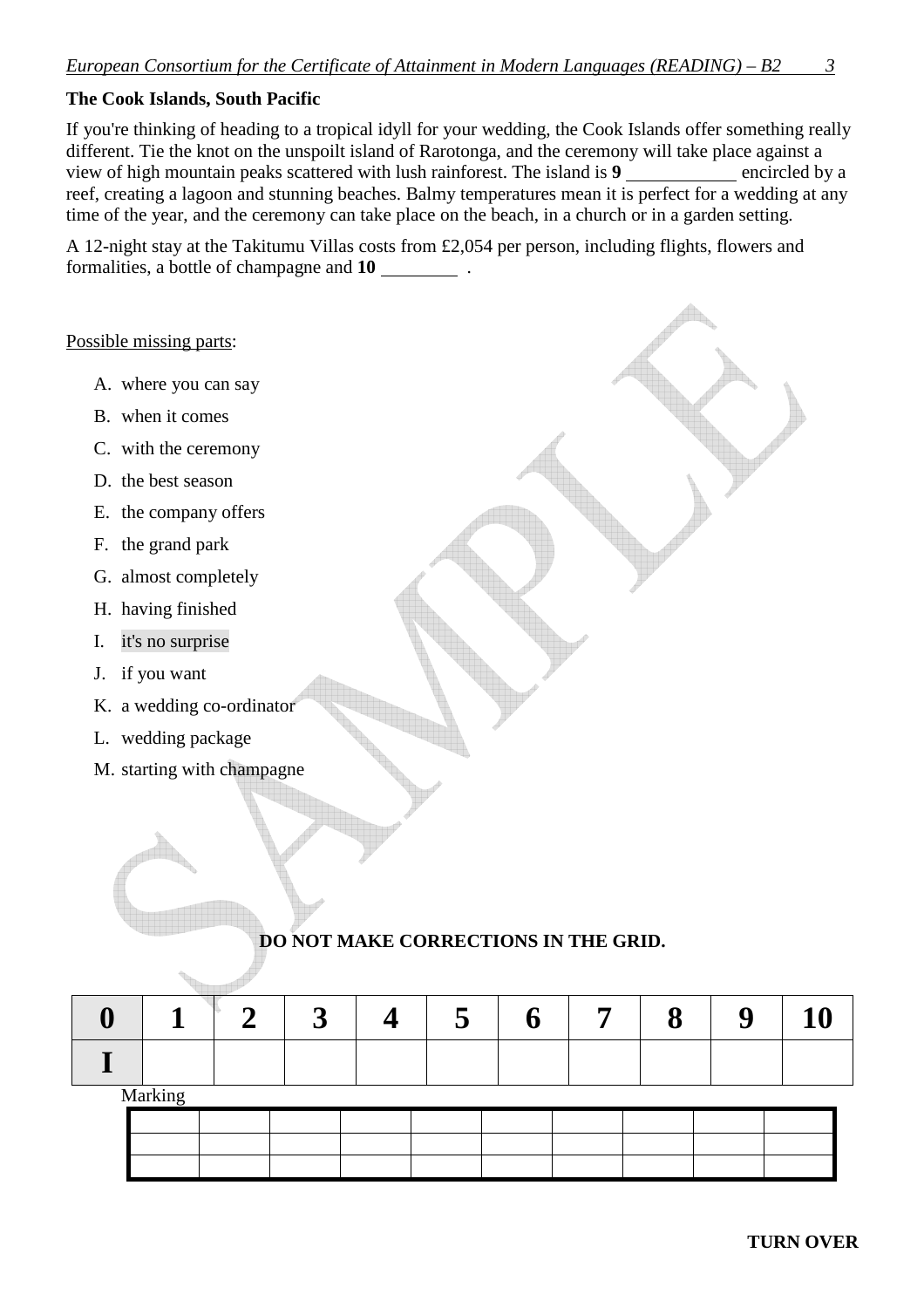## **Reading Part Two**

*You are going to read an interview with a novelist who is also a dentist. On the basis of the text answer the questions below. Use maximum seven words. There is an example done for you.* 

#### **Man from Cairo**

By day a Cairo dentist and by night a novelist, he spent years battling censorship to get published. Today, he is a bestselling writer across the globe.

However committed he was to dentistry, Aswany was always destined to be a writer. He was born in Cairo in 1957. His father was also a novelist, the recipient of the state award for literature in 1972, "when it was still respected", according to his son. "I was lucky. He was very liberal. He was my first professor of literature. He told me what to read and what not to read." Aswany had a traditional French education and then went to Chicago to study for his degree. As a dentistry student in Chicago three decades ago, he hugely admired America's efficiency. But it was not, in the long run, for him. "Everything is systemised, practical. Egypt is the opposite, but there is beauty in that. I cannot be objective about Egypt. It is only in Egypt that I feel myself. When I'm abroad, I'm someone who has much in common with myself, but it's not really me. I am always homesick! To me, it's the most wonderful place on earth. I had to come back for my people, for literature. "

So in the early hours of the morning, he would write and then he would walk to his practice and remove his patients' wisdom teeth. Did he, in the years when publishers kept rejecting his work, come close to giving up? "I got very upset. I said to my wife: That's enough. We must leave. I was planning to move to New Zealand. That was in 1998. But a dear friend of mine said: This will be the end for you. So I tried one last novel."

In 2002, his novel The Yacoubian Building, was quietly accepted by a small, independent publisher in Cairo. Its first edition sold out in four weeks and it was the Arab world's bestseller for five successive years, selling 250,000 copies in a region where print runs rarely exceed 3,000. Word spread quickly, people talked about it. It was made into a hit film and a TV serial, and has since been translated into 27 languages.

Part of Aswany's international success is down to the fact that his novels, which embrace every layer of Egyptian society from newspaper editor to manservant, and which reveal these characters' most shameful and most secret desires, have given us an amazing picture into a society which many knew little about.

But Aswany hates to be thought of as an Arab writer. "I'm against presenting literature on an ethnic basis. I am pushed, little by little, to be an Arab writer, but I prefer to think of myself as part of the republic of literature."

"Society is a living organism and you must keep up. That's why I still practise, though for only two days a week. I will never close the clinic. The clinic is my window. I open it to see what is happening in the street. You can't get disconnected from the street, as a writer; that's a common mistake. You can be too easily welcomed every night by the richest people and the most influential. It is very dangerous because it is that relationship with the street that made you successful in the first place."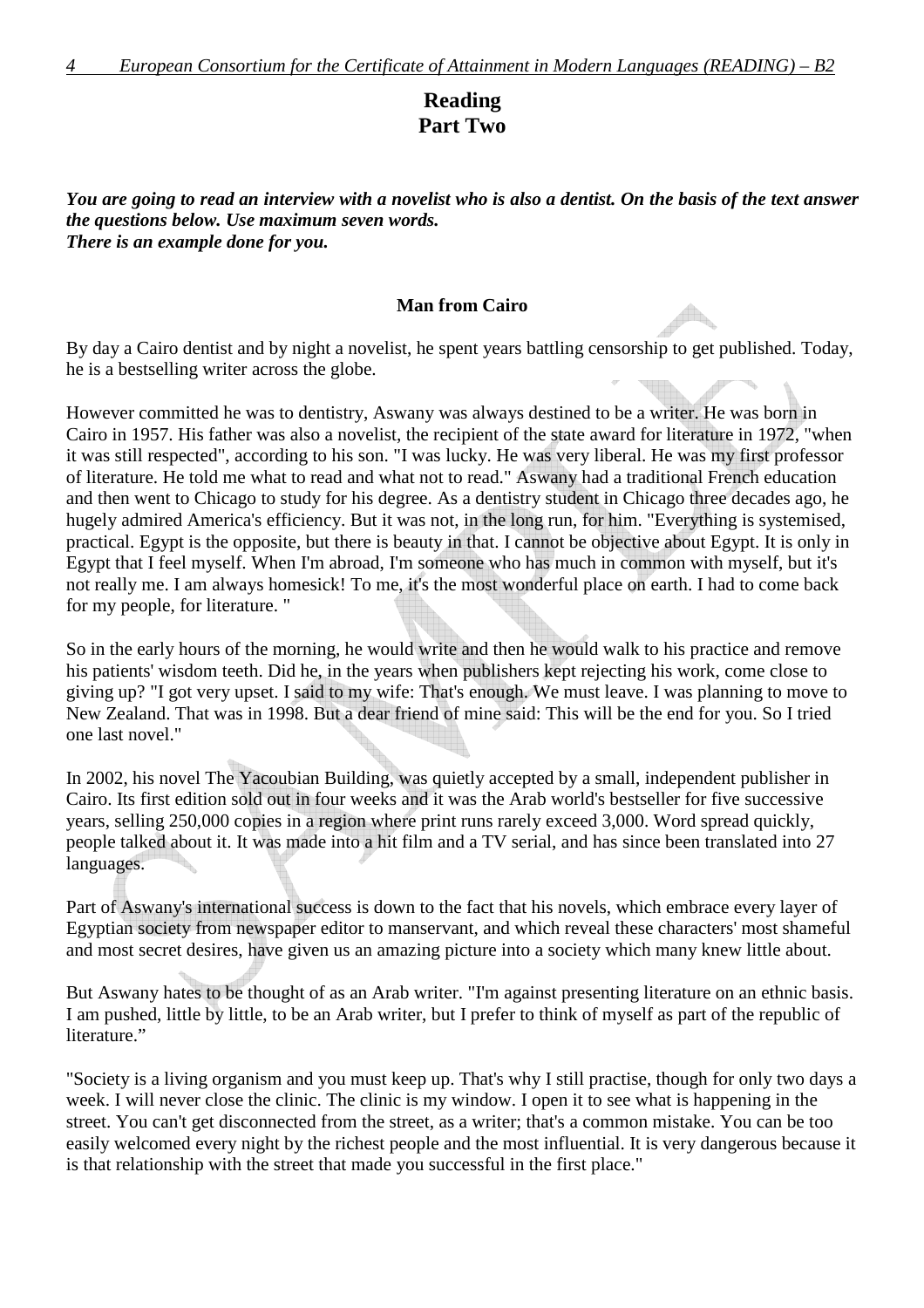|                  | <b>Example:</b><br>What used to be a major problem in the past?<br>censorship |  |  |  |
|------------------|-------------------------------------------------------------------------------|--|--|--|
| $\mathbf{1}$     | In what way was his father's work appreciated?                                |  |  |  |
| $\mathbf{2}$     | What role did his father play in his life?                                    |  |  |  |
| 3                | What does he appreciate in America?                                           |  |  |  |
| $\overline{4}$   | Why does he feel homesick abroad?                                             |  |  |  |
| 5                | Why did he want to move to New Zealand?                                       |  |  |  |
| 6                | How was this novel advertised?                                                |  |  |  |
| $\boldsymbol{7}$ | How does his work change our understanding of Egyptian society?               |  |  |  |
| 8                | Why doesn't he want to be an Arab novelist?                                   |  |  |  |
| 9                | How does he connect to real life?                                             |  |  |  |
| 10               | Why is a connection with common people important for him?                     |  |  |  |

# **We do not accept answers with more than seven words!**